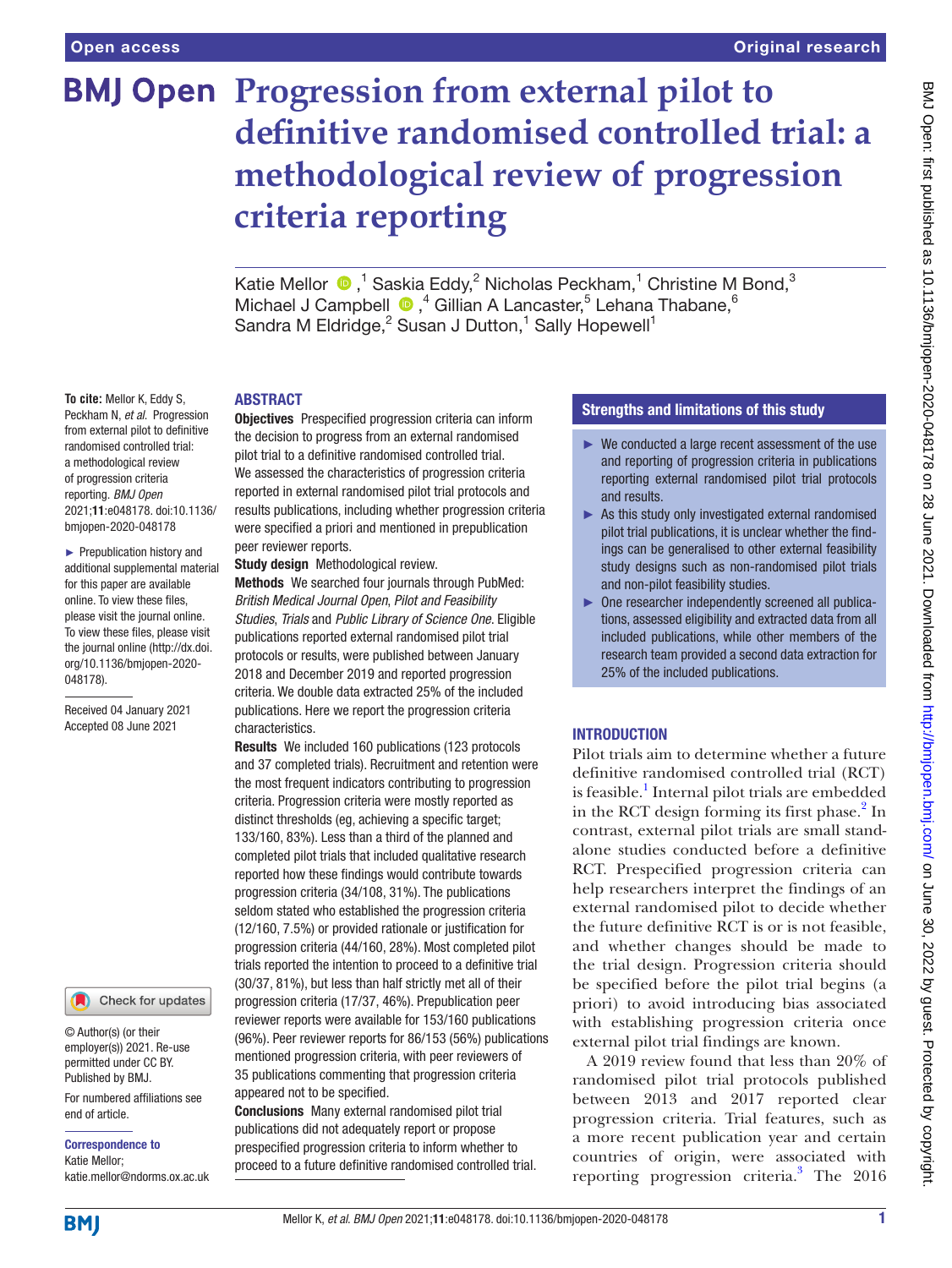Consolidated Standards of Reporting Trials (CONSORT) extension for reporting randomised pilot and feasibility trials advises that 'at a minimum there should be something reported to suggest how the decision to progress to the definitive study will be made'.<sup>[4](#page-11-3)</sup> The extent to which this guidance has improved progression criteria reporting in more recently published pilot trials is unclear. Although previous research has investigated whether progression criteria are reported, the quality of progression criteria reporting—including how the criteria are established during pilot trial design and assessed on pilot trial completion—has not yet been investigated.

We conducted a methodological review to investigate the application and reporting of progression criteria in a recent sample of external randomised pilot trial protocol and results publications. The primary objective was to describe the reporting of progression criteria, including the areas of feasibility that progression criteria were based on as described in a published framework of reasons for conducting pilot trials, $5$  their rationale or justification and who established and assessed the progression criteria. One set of secondary objectives were to assess whether the progression criteria reported in pilot trial results publications were specified a priori in a published protocol or trial registration and whether the results publication reported the intention to progress to a definitive RCT. We also assessed the extent and context in which progression criteria were discussed in prepublication peer reviewer reports where available for the protocol and results publications.

## **METHODS**

## Protocol and registration

A protocol for this research is registered on the Open Science Framework: osf.io/bn $35k$ <sup>[6](#page-11-5)</sup> A summary of the methods used is detailed below. This review is reported following the Preferred Reporting Items for Systematic Reviews and Meta-Analyses (PRISMA) statement[.7](#page-11-6)

## Eligibility criteria

We included all protocol and results publications for external randomised pilot trials that reported progression criteria and were published between January 2018 and December 2019 inclusive. Progression criteria were defined as criteria to inform the decision to progress to a definitive RCT. Included publications were published in the English language and were not restricted by intervention, health-related context or setting.

## Information sources

Four journals were searched through PubMed: *British Medical Journal (BMJ) Open*, *Pilot and Feasibility Studies (PAFS)*, *Trials* and *Public Library of Science (PLoS) One*. These journals were chosen because they are known to publish pilot trial protocol and results publications and had published the most PubMed indexed publications that included the terms 'pilot' or 'feasibility and 'trial' or

'protocol' in their title within 2018 and 2019. All included journals direct authors to the CONSORT statement<sup>[8](#page-11-7)</sup> reporting guideline: *BMJ Open* and *Trials* advise authors to use the most appropriate statement extension, and the *PAFS* journal directs authors to the CONSORT Extension to Pilot and Feasibility Trials.<sup>[4](#page-11-3)</sup>

Search terms included 'pilot' or 'feasibility' in the title, and 'trial', 'study' or 'protocol' in the title or abstract. See [online supplemental file 1](https://dx.doi.org/10.1136/bmjopen-2020-048178) for the full search strategy which was last used on 6 January 2020.

## Study selection

Titles and abstracts of identified publications were screened against inclusion criteria. Full texts were retrieved for those that appeared relevant and screened against a predefined eligibility checklist by KM. All included publications were saved in EndNote V.X9 for Windows. Where both the protocol and corresponding pilot trial result publication were identified, both were included.

## Data collection

Data extraction forms produced in Microsoft Excel (Office 16) were prepiloted on the first 10 trials ordered alphabetically to ensure usability and completeness (the data extraction form used can be obtained from osf.io/ fxv4n). One researcher (KM) extracted the data for all included publications. Other team members (SEd and NP) conducted a second data extraction for a randomly selected 25% sample. As we found minimal differences between the two data extractions, we decided not to conduct double data extraction for all of the included publications.

From trial protocol and results publications, we extracted: trial characteristics (including author, year, journal, country, randomisation design, therapeutic area, intervention type, sample size target, number of arms and single or multicentre); feasibility objectives, outcomes and instances of hypothesis testing; progression criteria details (wording, rationale or justification, format, process for establishing and process for assessing); and references to progression criteria in prepublication peer reviewer reports, where these were published online and linked to the publication.

For completed pilot trial results publications, we also extracted: whether progression criteria were met; any reported intention to progress to a definitive RCT; any proposed changes to the definitive RCT design; any refinement of hypotheses; any comment on data quality; and whether progression criteria had changed from the corresponding protocol or trial registration publication, if a published protocol was not available.

## Synthesis of results

Descriptive statistics (frequencies and the mean, median and IQR for trial sample sizes) were produced to describe trial characteristics and address our primary and secondary objectives. Data were analysed using Stata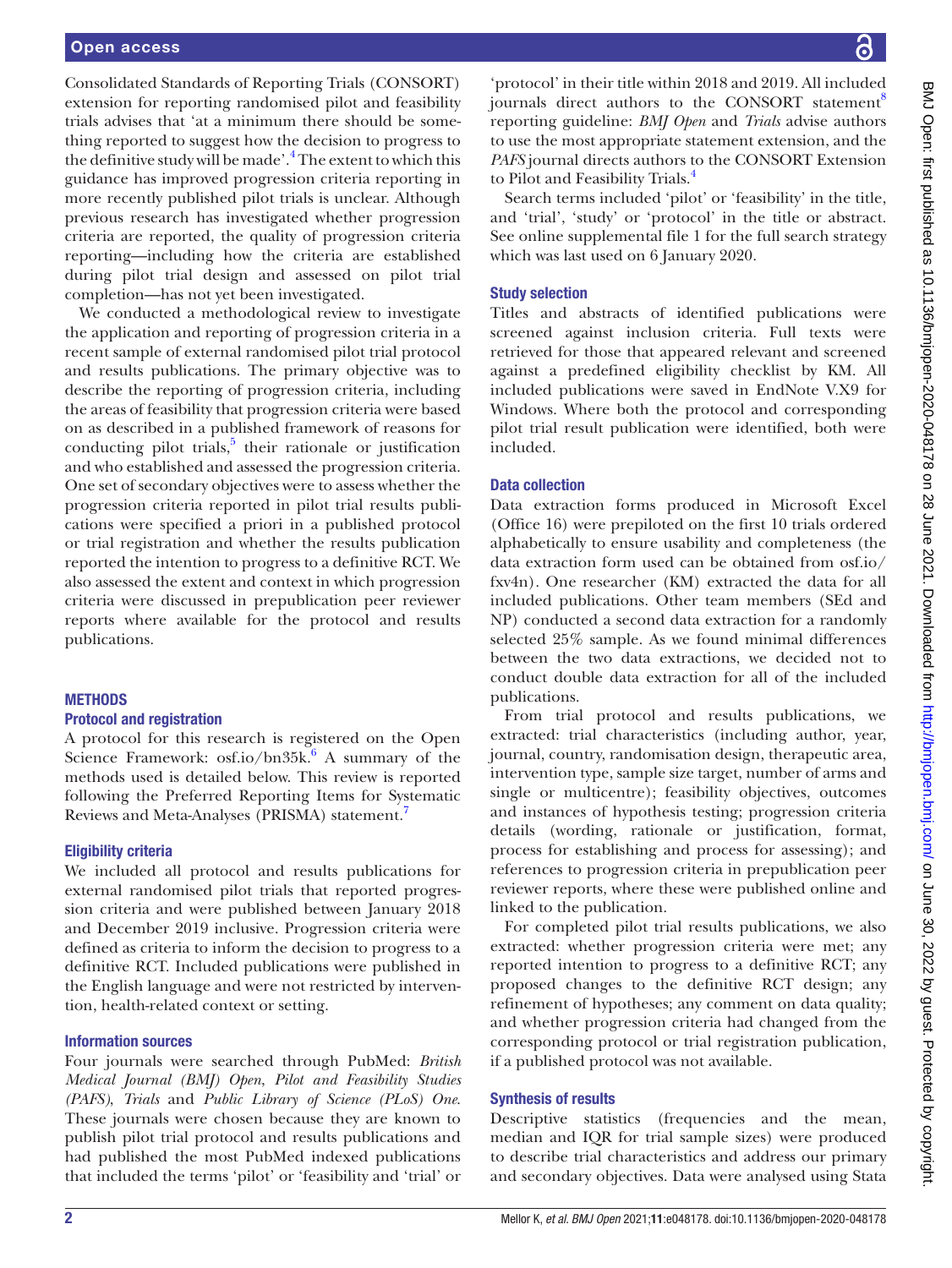V.15.0 (StataCorp).<sup>[9](#page-11-8)</sup> We report the frequency with which different feasibility uncertainties contributed to progression criteria using prespecified domains of reasons for conducting pilot trials: process, resource, management and scientific.<sup>[5](#page-11-4)</sup> The mean number of progression criteria specified per trial was also calculated.

We used narrative synthesis to describe the context in which progression criteria were mentioned in publicly available prepublication peer reviewer reports (synthesised by KM). We did not use a predefined checklist to formally assess peer reviewer reports and we do not comment on the quality of peer review. Instead, we simply looked for any mention that progression criteria were not present in the prepublication manuscript, and any queries about rationale for progression criteria used.

We did not aim to comment on the quality of the evidence from the studied randomised pilot trials. We aimed to comment only on the quality of reporting of progression criteria in this sample of external randomised pilot trial protocol and results publications.

#### Patient and public involvement

Patients or the public were not involved in the design, conduct, reporting or dissemination plans of this research.

# **RESULTS**

## Study selection

Our search strategy identified 1030 publications. We screened their titles and abstracts, then assessed the full texts of 679 publications for eligibility. One hundred and sixty publications were eligible for our study. [Figure](#page-2-0) 1 shows the full PRISMA flow chart of publications included



<span id="page-2-0"></span>Figure 1 Preferred Reporting Items for Systematic Reviews and Meta-Analyses (PRISMA) flow chart.

and excluded at each stage. We excluded many publications during full text screening as we were unable to identify explicit progression criteria (n=251), or where publications only reported a recruitment or sample size target (n=118). [Online supplemental file 2](https://dx.doi.org/10.1136/bmjopen-2020-048178) lists the included publications describing external pilot trial protocols and results. We found two instances where both the completed trial publication and protocol were identified. In these instances, both were included.

#### Study characteristics

[Table](#page-3-0) 1 summarises the characteristics of the included publications. Most of the publications were pilot trial protocols (123/160, 77%) rather than completed pilot trial results (37/160, 23%). The journal with the most eligible publications was *PAFS* (77/160, 48%). Most publications described external pilot trials that were two-arm (143/160, 89%), multicentre (102/160, 64%), non-industry-funded (147/160, 92%) trials of counselling, lifestyle or physiotherapy interventions (94/160, 59%). The reported trials covered 27 therapeutic areas and trials were from 18 countries, mostly from the UK  $(87/160, 54\%).$ 

Primary feasibility objectives were explicitly stated in 71/160 (44%) publications, and most publications reported feasibility outcomes in the methods that addressed all of the stated feasibility objectives (109/160,  $68\%$ ). In  $50/160$   $(31\%)$  of the publications, the stated feasibility outcomes only somewhat addressed trial objectives, often because the objective stated was broad (eg, 'to determine whether a future trial is feasible') and did not define specific aspects of feasibility being assessed. With respect to data collection and assessment of feasibility outcomes, completely defined prespecified assessments or measurements were often stated (140/160, 88%). Most of the pilot trial publications that reported the intention to conduct hypothesis testing stated that this was exploratory or advised caution in interpretation. All but one publication reported multiple feasibility outcomes. The place in the publication where the specific uncertainties related to trial feasibility were first reported varied, but most often this was within the pilot trial feasibility objectives (72/160, 45%), or within the data collection section describing the feasibility outcomes (26/160, 16%) or pilot trial assessments or measurements (23/160, 14%).

#### Characteristics of progression criteria

Characteristics of progression criteria are presented in [table](#page-6-0) 2. The reported progression criteria generally addressed some (99/160, 62%) or all (53/160, 33%) of the pilot trial's feasibility outcomes. The pilot trial publications reported a mean of 4 (mean 4.05) progression criteria targets per pilot trial. Recruitment (113/160, 71%) and retention (106/160, 66%) were the most commonly reported indicators of feasibility to inform progression. In total, we identified 58 distinct areas of trial feasibility that contributed to progression criteria, which we grouped into four domains: process, resource,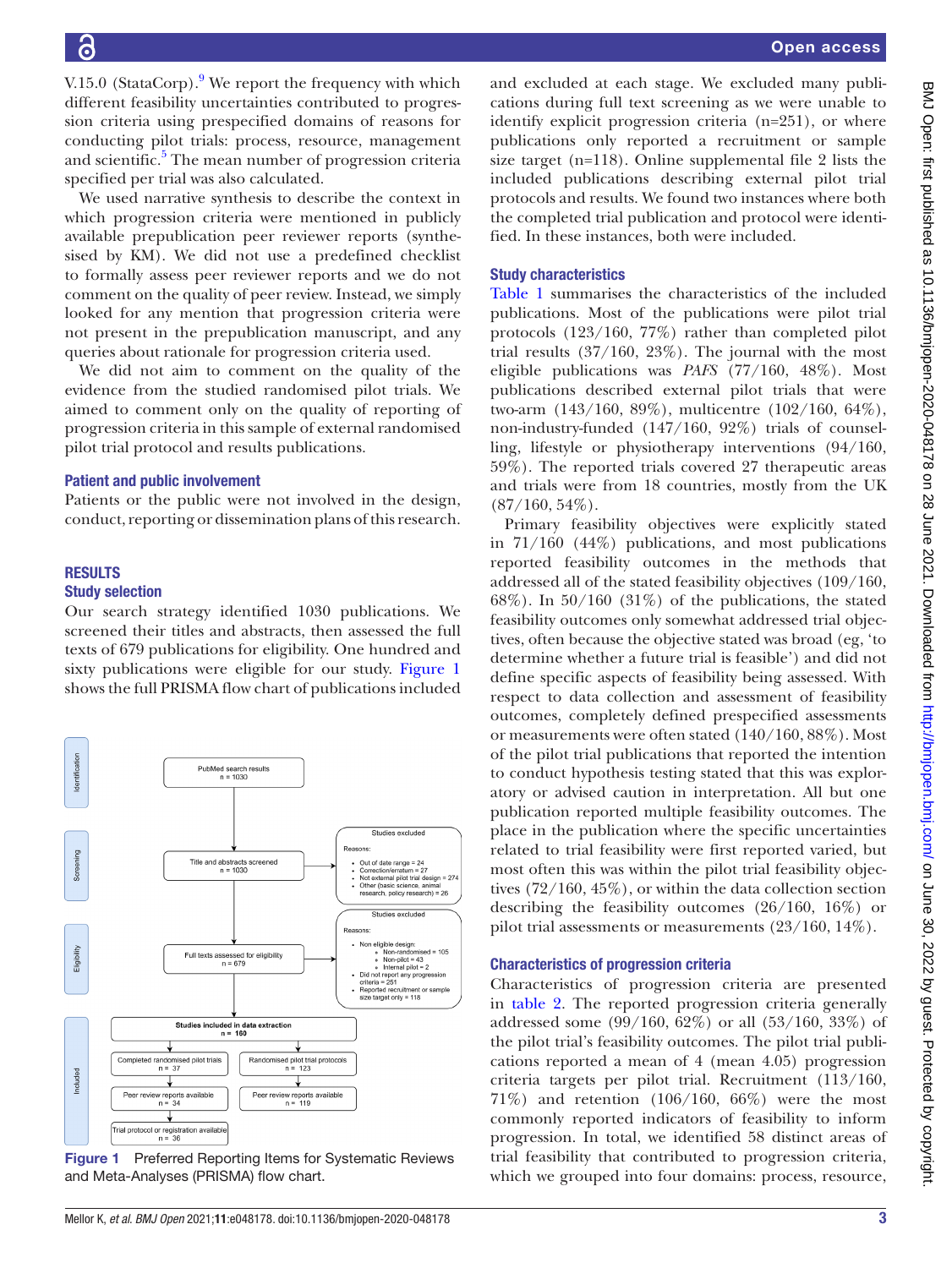| l (n=123) | <b>Total (n=160)</b> |           | BMJ Open: first published as 10.1136/bnijopen-2020-048178 on 28 June 2021. Downloaded from http://bmjopen.bmj.com/ on June 30, 2022 by guest. Protected by copyright. |
|-----------|----------------------|-----------|-----------------------------------------------------------------------------------------------------------------------------------------------------------------------|
|           | n (%)                |           |                                                                                                                                                                       |
|           |                      |           |                                                                                                                                                                       |
|           | 45 (28)              |           |                                                                                                                                                                       |
|           | 77 (48)              |           |                                                                                                                                                                       |
|           | 35 (22)              |           |                                                                                                                                                                       |
|           | 3(2)                 |           |                                                                                                                                                                       |
|           |                      |           |                                                                                                                                                                       |
|           | 10(6)                |           |                                                                                                                                                                       |
|           | 1(1)                 |           |                                                                                                                                                                       |
|           | 19 (12)              |           |                                                                                                                                                                       |
|           | 4(3)                 |           |                                                                                                                                                                       |
|           | 1(1)                 |           |                                                                                                                                                                       |
|           | 2(1)                 |           |                                                                                                                                                                       |
|           | 1(1)                 |           |                                                                                                                                                                       |
|           | 3(2)                 |           |                                                                                                                                                                       |
|           | 3(2)                 |           |                                                                                                                                                                       |
|           | (1)<br>1             |           |                                                                                                                                                                       |
|           | 5(3)                 |           |                                                                                                                                                                       |
|           | 2(1)                 |           |                                                                                                                                                                       |
|           | (1)<br>$\mathbf{1}$  |           |                                                                                                                                                                       |
|           | 1(1)                 |           |                                                                                                                                                                       |
|           | 2(1)                 |           |                                                                                                                                                                       |
|           | 87 (54)              |           |                                                                                                                                                                       |
|           | 16 (10)              |           |                                                                                                                                                                       |
|           | 1(1)                 |           |                                                                                                                                                                       |
|           |                      |           |                                                                                                                                                                       |
|           | 4(3)                 |           |                                                                                                                                                                       |
|           | 147 (92)             |           |                                                                                                                                                                       |
|           | 5(3)                 |           |                                                                                                                                                                       |
|           | 3(2)                 |           |                                                                                                                                                                       |
|           | 1(1)                 |           |                                                                                                                                                                       |
|           |                      |           |                                                                                                                                                                       |
|           | (1)<br>1             |           |                                                                                                                                                                       |
|           | 2(1)                 |           |                                                                                                                                                                       |
|           | 3(2)                 |           |                                                                                                                                                                       |
|           | 8(5)                 |           |                                                                                                                                                                       |
|           | 6(4)                 |           |                                                                                                                                                                       |
|           | 4(3)                 |           |                                                                                                                                                                       |
|           | 5(3)                 |           |                                                                                                                                                                       |
|           | 1(1)                 |           |                                                                                                                                                                       |
|           | 3(2)                 |           |                                                                                                                                                                       |
|           | 10(6)                |           |                                                                                                                                                                       |
|           | 1(1)                 |           |                                                                                                                                                                       |
|           | 15(9)                |           |                                                                                                                                                                       |
|           | 8(5)                 |           |                                                                                                                                                                       |
|           |                      | Continued |                                                                                                                                                                       |
|           |                      |           |                                                                                                                                                                       |

<span id="page-3-0"></span>

|                                             | Completed (n=37)<br>n (%) | Protocol (n=123)<br>n (%) | <b>Total (n=160)</b><br>n (%) |
|---------------------------------------------|---------------------------|---------------------------|-------------------------------|
| Journal                                     |                           |                           |                               |
| British Medical Journal (BMJ) Open          | 11 (30)                   | 34 (28)                   | 45 (28)                       |
| <b>Pilot and Feasibility Studies (PAFS)</b> | 21(57)                    | 56 (46)                   | 77 (48)                       |
| <b>Trials</b>                               | 2(5)                      | 33 (27)                   | 35(22)                        |
| Public Library of Science (PLoS) One        | 3(8)                      | 0(0)                      | 3(2)                          |
| Country                                     |                           |                           |                               |
| Australia                                   | 6(16)                     | 4(3)                      | 10(6)                         |
| <b>Brazil</b>                               | 0(0)                      | 1(1)                      | 1(1)                          |
| Canada                                      | 4(11)                     | 15(12)                    | 19 (12)                       |
| China                                       | 0(0)                      | 4(3)                      | 4(3)                          |
| <b>Denmark</b>                              | 0(0)                      | 1(1)                      | 1(1)                          |
| Germany                                     | 1(3)                      | 1(1)                      | 2(1)                          |
| Korea                                       | 0(0)                      | 1(1)                      | 1(1)                          |
| Nepal                                       | 1(3)                      | 2(2)                      | 3(2)                          |
| <b>New Zealand</b>                          | 2(5)                      | 1(1)                      | 3(2)                          |
| Norway                                      | 1(3)                      | 0(0)                      | 1(1)                          |
| Ireland                                     | 0(0)                      | 5(4)                      | 5(3)                          |
| Sweden                                      | 1(3)                      | 1(1)                      | 2(1)                          |
| <b>Tanzania</b>                             | 0(0)                      | 1(1)                      | 1(1)                          |
| Thailand                                    | 0(0)                      | 1(1)                      | 1(1)                          |
| The Netherlands                             | 0(0)                      | 2(2)                      | 2(1)                          |
| UK                                          | 19 (51)                   | 68 (55)                   | 87 (54)                       |
| <b>USA</b>                                  | 2(5)                      | 14(11)                    | 16(10)                        |
| Zimbabwe                                    | 0(0)                      | 1(1)                      | 1(1)                          |
| Funder                                      |                           |                           |                               |
| Industry                                    | 2(5)                      | 2(2)                      | 4(3)                          |
| Non-industry                                | 32 (86)                   | 115 (94)                  | 147 (92)                      |
| A combination                               | 1(3)                      | 4(3)                      | 5(3)                          |
| <b>Unknown</b>                              | 2(5)                      | 1(1)                      | 3(2)                          |
| Trial did not receive funding               | 0(0)                      | 1(1)                      | 1(1)                          |
| Therapeutic areas                           |                           |                           |                               |
| Complementary medicine                      | 0(0)                      | 1(1)                      | 1(1)                          |
| Anaesthesia                                 | 1(3)                      | 1(1)                      | 2(1)                          |
| Cardiology                                  | 0(0)                      | 3(2)                      | 3(2)                          |
| <b>Critical care</b>                        | 1(3)                      | 7(6)                      | 8(5)                          |
| Endocrinology                               | 0(0)                      | 6(5)                      | 6(4)                          |
| Gastroenterology                            | 1(3)                      | 3(2)                      | 4(3)                          |
| Geriatrics                                  | 1(3)                      | 4(3)                      | 5(3)                          |
| Hepatology                                  | 0(0)                      | 1(1)                      | 1(1)                          |
| Infectious diseases                         | 0(0)                      | 3(2)                      | 3(2)                          |
| Musculoskeletal                             | 6(16)                     | 4(3)                      | 10(6)                         |
| Nephrology                                  | 0(0)                      | 1(1)                      | 1(1)                          |
| Neurology                                   | 3(8)                      | 12(10)                    | 15(9)                         |
| Obstetrics/gynaecology                      | 2(5)                      | 6(5)                      | 8(5)                          |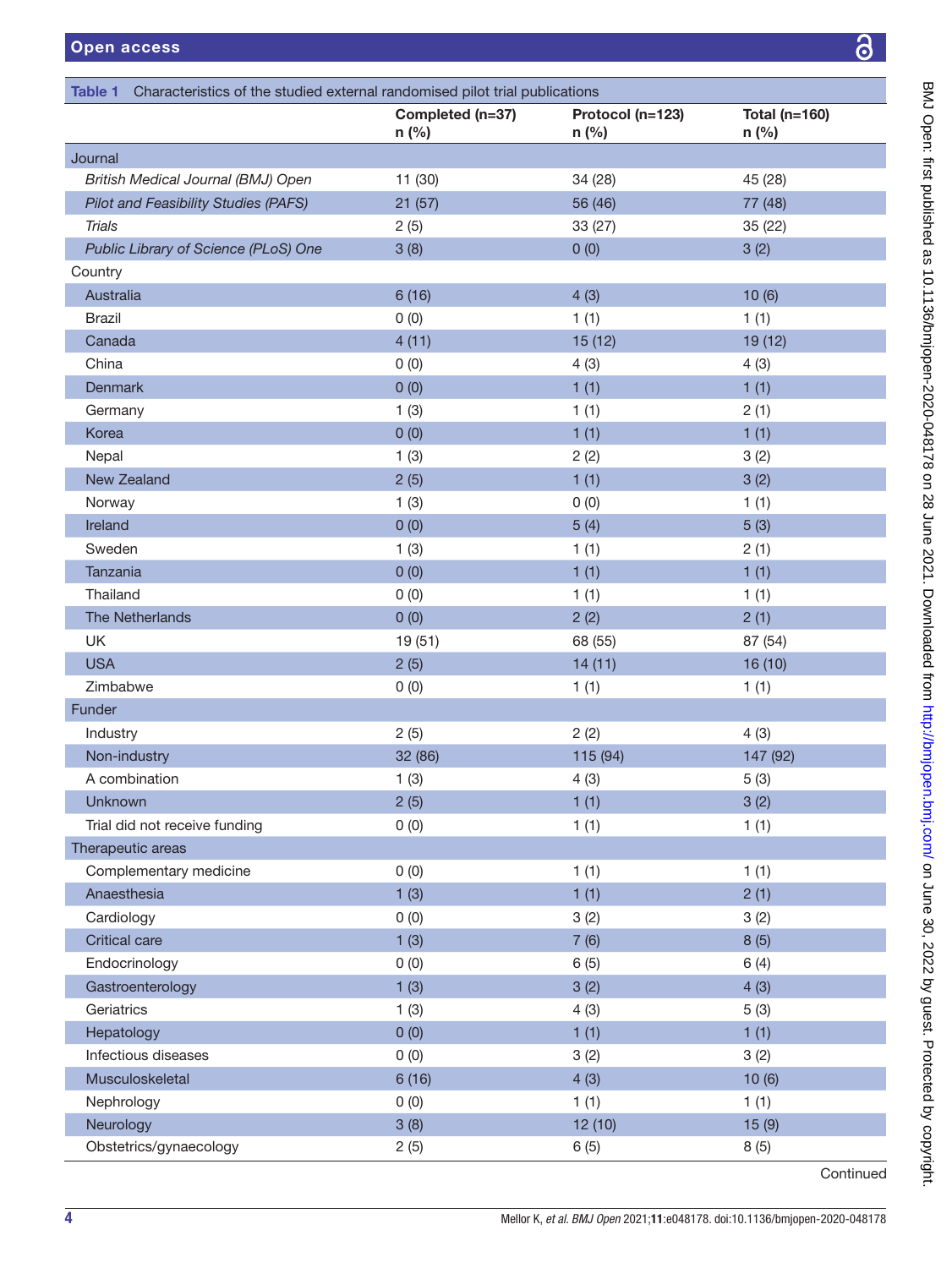| <b>Table 1</b><br>Continued                                        |                           |                             |                            |  |
|--------------------------------------------------------------------|---------------------------|-----------------------------|----------------------------|--|
|                                                                    | Completed (n=37)<br>n (%) | Protocol (n=123)<br>$n$ (%) | Total ( $n=160$ )<br>n (%) |  |
| Oncology                                                           | 4(11)                     | 7(6)                        | 11(7)                      |  |
| Ophthalmology                                                      | 0(0)                      | 1(1)                        | 1(1)                       |  |
| Orthopaedics                                                       | 2(5)                      | 1(1)                        | 3(2)                       |  |
| Other                                                              | 2(5)                      | 3(2)                        | 5(3)                       |  |
| Otolaryngology (ENT)                                               | 2(5)                      | 1(1)                        | 3(2)                       |  |
| Paediatrics                                                        | 2(5)                      | 3(2)                        | 5(3)                       |  |
| Pain                                                               | 1(3)                      | 0(0)                        | 1(1)                       |  |
| Palliative care                                                    | 0(0)                      | 3(2)                        | 3(2)                       |  |
| Psychiatry/psychology                                              | 2(5)                      | 19 (15)                     | 21(13)                     |  |
| Public health                                                      | 2(5)                      | 15 (12)                     | 17(11)                     |  |
| Respiratory                                                        | 0(0)                      | 2(2)                        | 2(1)                       |  |
| Rheumatology                                                       | 0(0)                      | 1(1)                        | 1(1)                       |  |
| Surgery                                                            | 3(8)                      | 8(7)                        | 11(7)                      |  |
| Trauma                                                             | 2(5)                      | 7(6)                        | 9(6)                       |  |
| Intervention type                                                  |                           |                             |                            |  |
| Drug                                                               | 4(11)                     | 9(7)                        | 13(8)                      |  |
| Surgery/procedure                                                  | 6(16)                     | 13(11)                      | 19 (12)                    |  |
| Counselling/lifestyle/physiotherapy                                | 22 (59)                   | 72 (59)                     | 94 (59)                    |  |
| Equipment                                                          | 4(11)                     | 5(4)                        | 9(6)                       |  |
| Other                                                              | 1(3)                      | 24 (20)                     | 25 (16)                    |  |
| Sample size target*                                                |                           |                             |                            |  |
| Mean (SD)                                                          | 72.8 (62.5)               | 258.5 (1215.7)              | 217.3 (1074.9)             |  |
| Median (IQR)                                                       | 60 (32-90)                | 60 (40-100)                 | 60 (40-100)                |  |
| Min-Max                                                            | $6 - 300$                 | 20-12 000                   | 6-12 000                   |  |
| Cluster randomised pilot trials                                    | $(n=3)$                   | $(n=18)$                    | $(n=21)$                   |  |
| Number of clusters                                                 |                           |                             |                            |  |
| Mean (SD)                                                          | 7.3(2.3)                  | 9.7(11.6)                   | 9.3(10.7)                  |  |
| Median (IQR)                                                       | $6(6-10)$                 | $6(3-10)$                   | $6(4-10)$                  |  |
| Min-Max                                                            | $6 - 10$                  | $2 - 45$                    | $2 - 45$                   |  |
| Number of arms                                                     |                           |                             |                            |  |
| $\overline{2}$                                                     | 32 (86)                   | 111 (90)                    | 143 (89)                   |  |
| >2                                                                 | 5(14)                     | 12(10)                      | 17(11)                     |  |
| Number of centres                                                  |                           |                             |                            |  |
| Single centre                                                      | 19(51)                    | 36 (29)                     | 55 (34)                    |  |
| Multicentre                                                        | 18 (49)                   | 84 (68)                     | 102 (64)                   |  |
| Unclear                                                            | 0(0)                      | 3(2)                        | 3(2)                       |  |
| Feasibility objective/s explicitly described as primary            |                           |                             |                            |  |
| Yes                                                                | 9(24)                     | 62 (50)                     | 71 (44)                    |  |
| No                                                                 | 28 (76)                   | 61 (50)                     | 89 (56)                    |  |
| Trial outcomes address trial objectives                            |                           |                             |                            |  |
| Yes                                                                | 18 (49)                   | 91 (74)                     | 109 (68)                   |  |
| <b>No</b>                                                          | 0(0)                      | 1(1)                        | 1(1)                       |  |
| Somewhat†                                                          | 19 (51)                   | 31 (25)                     | 50(31)                     |  |
| Completely defined prespecified assessments or measurements stated |                           |                             |                            |  |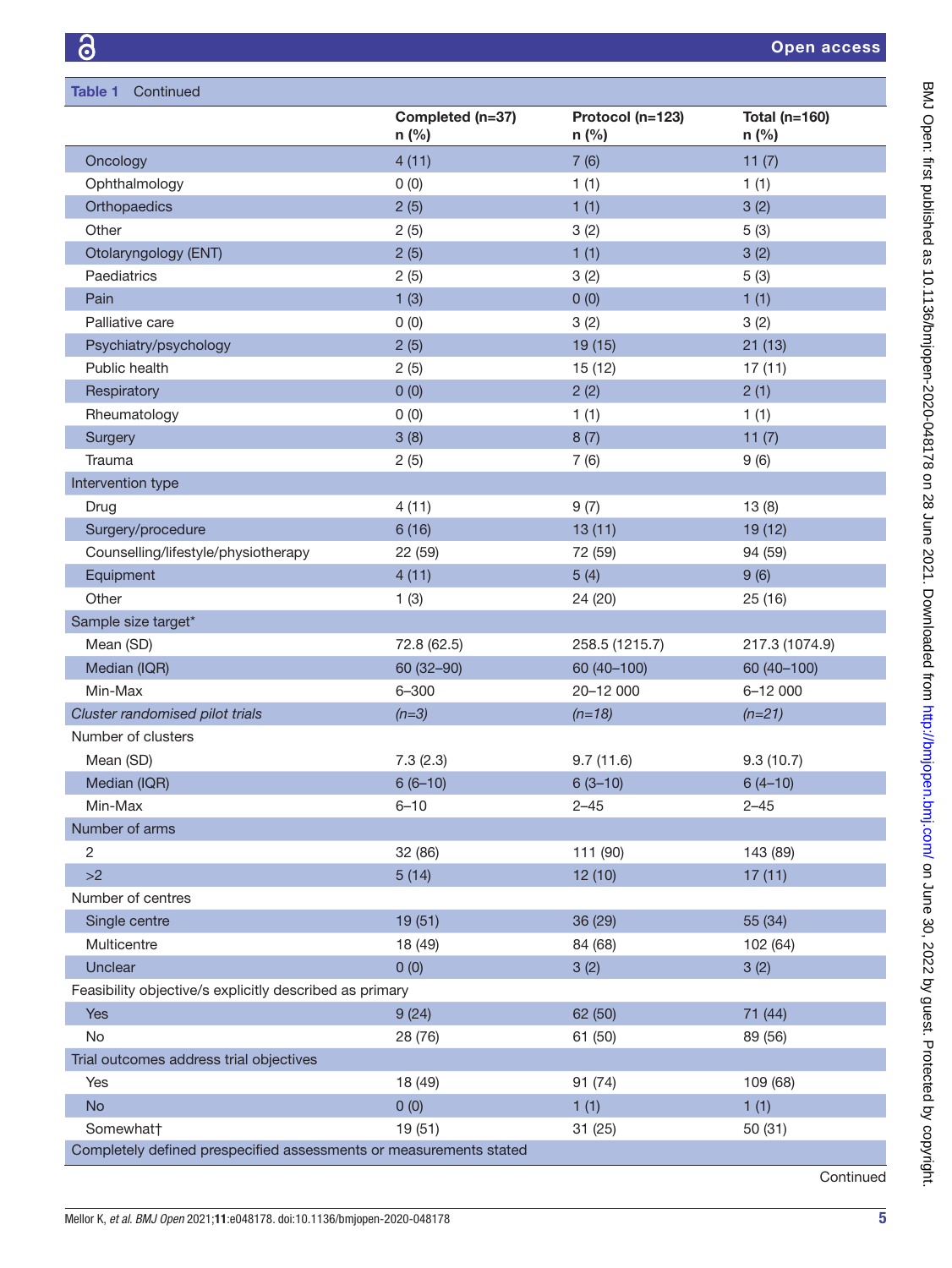Table 1 Continued

|                                                             | Completed (n=37)<br>$n$ (%) | Protocol (n=123)<br>n (%) | Total $(n=160)$<br>$n$ (%) |
|-------------------------------------------------------------|-----------------------------|---------------------------|----------------------------|
| Yes                                                         | 27(73)                      | 113 (92)                  | 140 (88)                   |
| Not for every outcome                                       | 10(27)                      | 10(8)                     | 20(13)                     |
| Hypothesis testing                                          |                             |                           |                            |
| <b>Yes</b>                                                  | 2(5)                        | 16(13)                    | 18(11)                     |
| Yes, exploratory/caution advised                            | 18 (49)                     | 43 (35)                   | 61 (38)                    |
| <b>No</b>                                                   | 17 (46)                     | 64 (52)                   | 81(51)                     |
| Number of uncertainties reported                            |                             |                           |                            |
| One                                                         | 0(0)                        | 1(1)                      | 1(1)                       |
| Multiple                                                    | 37 (100)                    | 122 (99)                  | 159 (99)                   |
| Where uncertainties are first reported (excluding abstract) |                             |                           |                            |
| Introduction                                                | 0(0)                        | 1(1)                      | 1(1)                       |
| Research question(s)                                        | 2(5)                        | 4(3)                      | 6(4)                       |
| Aim(s)                                                      | 5(14)                       | 16 (13)                   | 21(13)                     |
| Objective(s)                                                | 10(27)                      | 62 (50)                   | 72 (45)                    |
| Outcome(s)                                                  | 9(24)                       | 17(14)                    | 26(16)                     |
| Outcome measure(s)                                          | 7(19)                       | 16(13)                    | 23(14)                     |
| Analysis                                                    | 0(0)                        | 2(2)                      | 2(1)                       |
| Within the text under a feasibility/uncertainty<br>heading  | 2(5)                        | 1(1)                      | 3(2)                       |
| Throughout the text, not in one specific area               | 2(5)                        | 4(3)                      | 6(4)                       |

\*Where publications reported a sample size target range (eg, 12–16 participants), the lower bound of the target is included. A sample size target was not reported in two publications (both reporting completed pilot trials and including the actual number of recruited participants). †Trial objective was vague (eg, to 'assess feasibility') and the specific areas of feasibility were not explicitly stated. ENT, ear, nose and throat.

management and scientific. The domains and areas are listed in [online supplemental file 3](https://dx.doi.org/10.1136/bmjopen-2020-048178). Most of the areas were process uncertainties (34/58, 59%), which dealt with the feasibility of processes that are key to the success of the future definitive RCT.<sup>[5](#page-11-4)</sup>

Four publications reported progression criteria that were based on detecting potential efficacy, including determining non-inferiority of the intervention compared with a comparator, determining intervention superiority at follow-up and finding a trend for difference between the intervention and comparator groups on clinical outcomes.

# Progression criteria and quantitative indicators of feasibility

All of the pilot trial protocol and result publications reported using quantitative indicators of trial feasibility (eg, rate of recruitment and amount of missing data) to inform at least one of the trial's progression criteria, with 78% (125/160) basing all progression criteria on quantitative indicators.

All but seven publications reported quantifiable numerical thresholds that were, or would be, used to assess the progression criteria. The seven remaining publications did not report specific quantifiable targets for progression

criteria, but did report how the decision to progress from pilot to definitive RCT would be made and the feasibility indicators that would be considered when making this decision.

The quantifiable numerical targets used were most often reported as a distinct threshold (eg, achieving a specified rate of recruitment, retention or data completion) (133/160, 83%). This was followed by a traffic light approach to reporting progression criteria (20/160, 13%) with thresholds correlating to different domains (eg, above a higher threshold (green) indicating the definitive trial is feasible/proceed, within a mid/acceptable threshold (amber) indicating that changes to definitive trial are required, and below a lower threshold (red) indicating that the definitive trial is not feasible/not proceed).

# Progression criteria and qualitative indicators of feasibility

Many publications reported planned or completed qualitative research as part of the randomised pilot trial  $(108/160, 68\%)$ . Although the findings from qualitative research conducted as part of a pilot trial are often reported in a separate publication, the intention to conduct qualitative research as part of a pilot trial should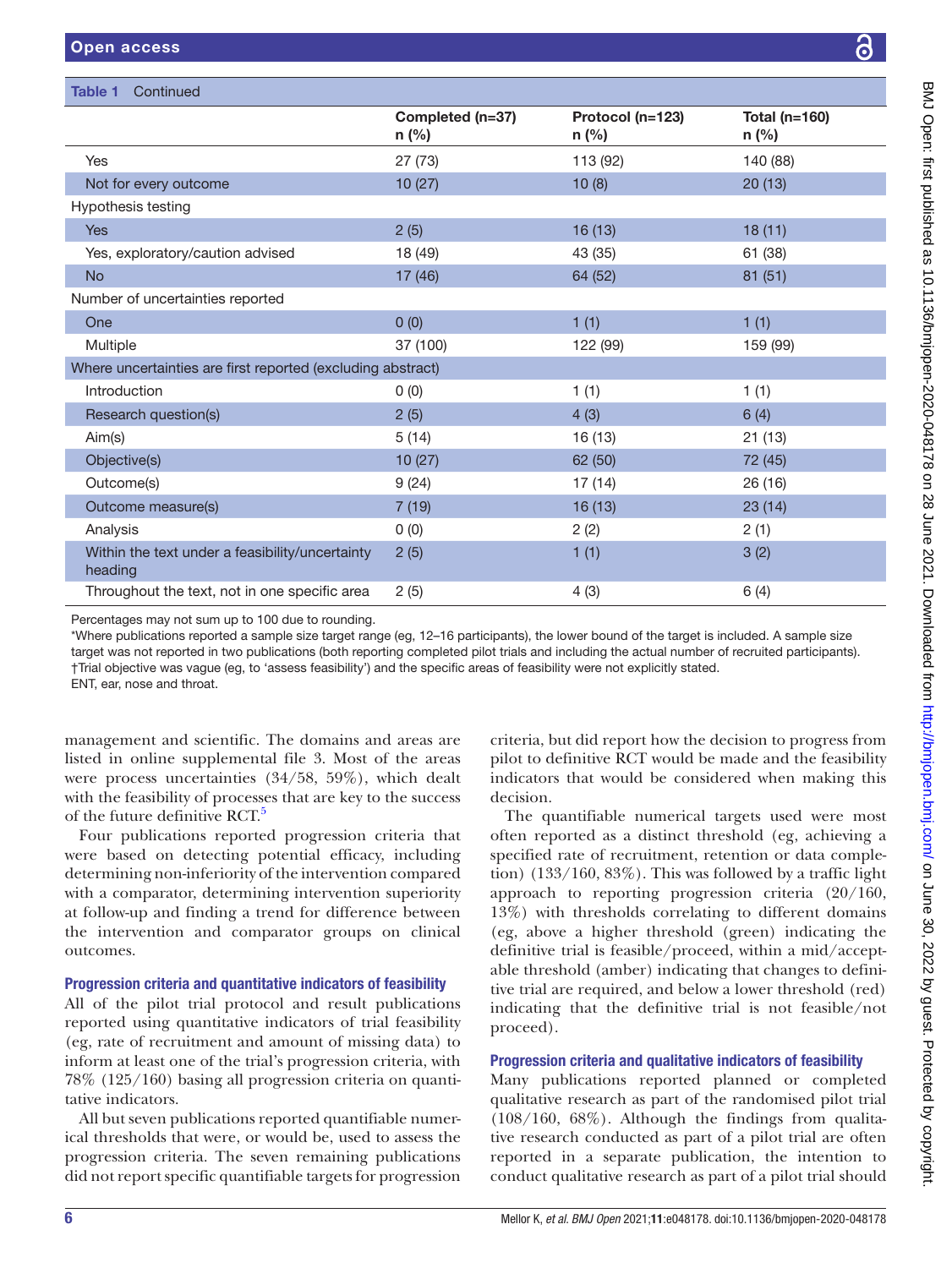<span id="page-6-0"></span>

| Characteristics of progression criteria reported in external randomised pilot trial publications<br>Table 2 |                             |                             |                                 |  |
|-------------------------------------------------------------------------------------------------------------|-----------------------------|-----------------------------|---------------------------------|--|
|                                                                                                             | Completed (n=37)<br>$n$ (%) | Protocol (n=123)<br>$n$ (%) | <b>Total (n=160)</b><br>$n$ (%) |  |
| Feasibility outcomes informing progression criteria                                                         |                             |                             |                                 |  |
| All                                                                                                         | 14 (38)                     | 39 (32)                     | 53 (33)                         |  |
| Some                                                                                                        | 22 (59)                     | 77 (63)                     | 99 (62)                         |  |
| None                                                                                                        | 1(3)                        | 2(2)                        | 3(2)                            |  |
| Unclear*                                                                                                    | 0(0)                        | 5(4)                        | 5(3)                            |  |
| Reported process for establishing progression criteria                                                      |                             |                             |                                 |  |
| Who decided on progression criteria                                                                         |                             |                             |                                 |  |
| Reported                                                                                                    | 4(11)                       | 8(6)                        | 12(8)                           |  |
| Not reported                                                                                                | 33 (89)                     | 115 (94)                    | 148 (93)                        |  |
| Rationale for progression criteria                                                                          |                             |                             |                                 |  |
| Reported for all progression criteria                                                                       | 8(22)                       | 20(16)                      | 28(18)                          |  |
| Reported for some criteria only                                                                             | 4(11)                       | 12 (10)                     | 16 (10)                         |  |
| Not reported                                                                                                | 25 (68)                     | 91(74)                      | 116 (73)                        |  |
| Progression criteria format                                                                                 |                             |                             |                                 |  |
| Research method informing progression criteria                                                              |                             |                             |                                 |  |
| Quantitative                                                                                                | 32 (86)                     | 93 (76)                     | 125 (78)                        |  |
| Quantitative and qualitative (mixed methods)                                                                | 5(14)                       | 29 (24)                     | 34(21)                          |  |
| Unclear                                                                                                     | 0(0)                        | 1(1)                        | 1(1)                            |  |
| Qualitative research contribution                                                                           |                             |                             |                                 |  |
| Informs progression criteria                                                                                | 5(14)                       | 29 (24)                     | 34 (21)                         |  |
| Does not inform progression criteria                                                                        | 14 (38)                     | 60 (49)                     | 74 (46)                         |  |
| Qualitative research methodology not used                                                                   | 18 (49)                     | 34 (28)                     | 52 (33)                         |  |
| Quantitative progression criteria target format                                                             |                             |                             |                                 |  |
| Distinct threshold                                                                                          | 34 (92)                     | 99 (80)                     | 133 (83)                        |  |
| Traffic light system                                                                                        | 2(5)                        | 18 (15)                     | 20(13)                          |  |
| Other                                                                                                       | 1(3)                        | 6(5)                        | 7(4)                            |  |
| Reported process for assessing progression criteria to inform the progression decision                      |                             |                             |                                 |  |
| Process for progression decision-making                                                                     |                             |                             |                                 |  |
| Reported                                                                                                    | 16 (43)                     | 58 (47)                     | 74 (46)                         |  |
| Not reported                                                                                                | 21(57)                      | 65 (53)                     | 86 (54)                         |  |
| Who is involved in assessing progression criteria                                                           |                             |                             |                                 |  |
| Reported                                                                                                    | 5(14)                       | 30(24)                      | 35(22)                          |  |
| Not reported                                                                                                | 32 (86)                     | 93 (76)                     | 125 (78)                        |  |
| Peer reviewer reports                                                                                       |                             |                             |                                 |  |
| Progression criteria mentioned in peer reviewer report                                                      |                             |                             |                                 |  |
| Yes                                                                                                         | 19 (51)                     | 67 (54)                     | 86 (54)                         |  |
| Peer review comment theme                                                                                   |                             |                             |                                 |  |
| Progression criteria were not specified                                                                     | 6(32)                       | 29 (44)                     | 35(41)                          |  |
| Unclear whether progression criteria were<br>specified                                                      | 1(5)                        | 4(6)                        | 5(6)                            |  |
| Progression criteria rationale or justification query                                                       | 5(26)                       | 15 (22)                     | 20 (23)                         |  |
| Other                                                                                                       | 7(37)                       | 19 (29)                     | 26 (30)                         |  |
| No                                                                                                          | 15(41)                      | 52 (42)                     | 67 (42)                         |  |
| Peer reviewer report unavailable                                                                            | 3(8)                        | 4(3)                        | 7(4)                            |  |

Mellor K, *et al*. *BMJ Open* 2021;11:e048178. doi:10.1136/bmjopen-2020-048178 7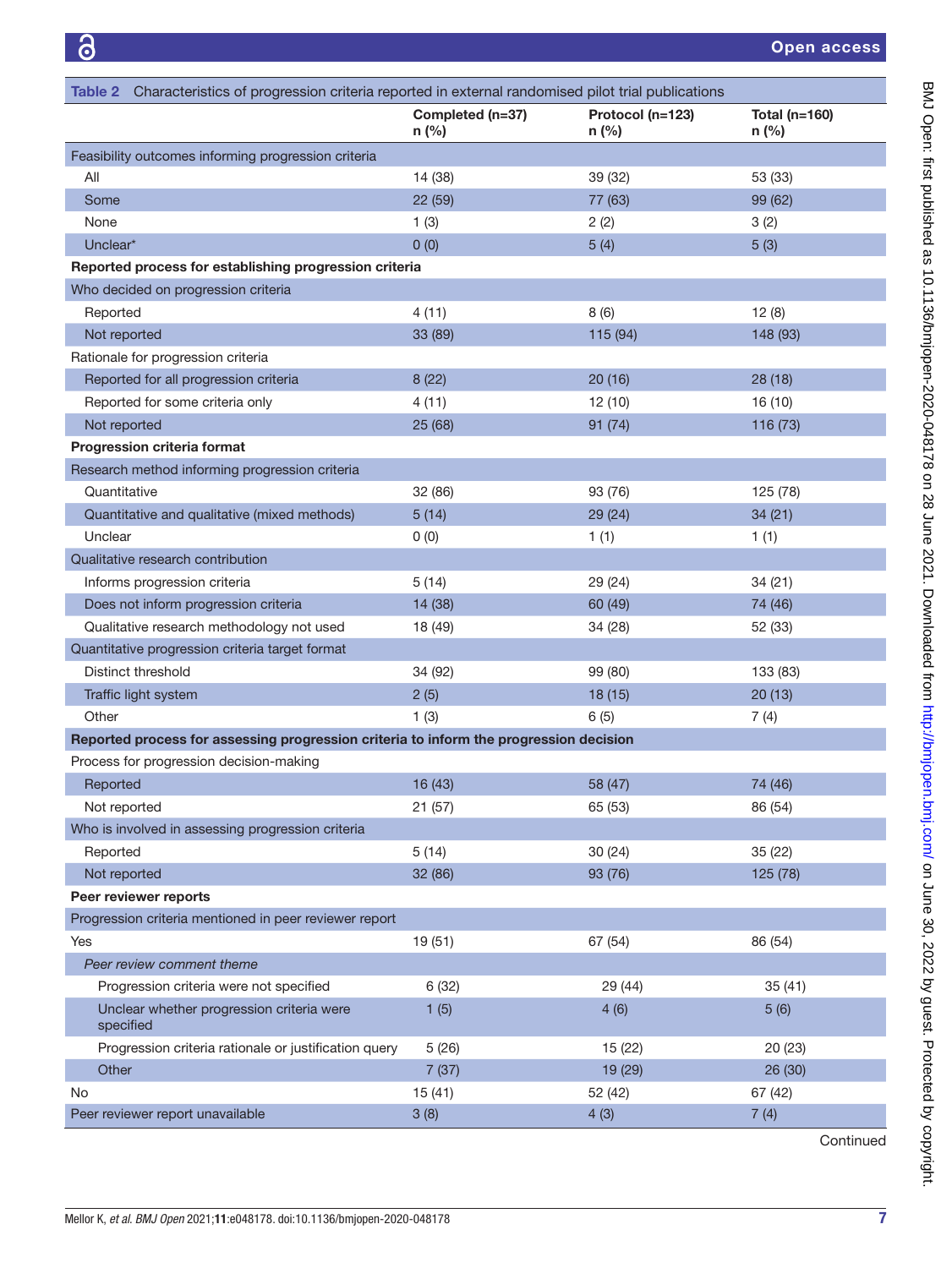| <b>Open access</b>       |                             |                             |                           | 6 |
|--------------------------|-----------------------------|-----------------------------|---------------------------|---|
| <b>Table 2</b> Continued |                             |                             |                           |   |
|                          | Completed (n=37)<br>$n$ (%) | Protocol (n=123)<br>$n$ (%) | Total ( $n=160$ )<br>n(%) |   |
|                          |                             |                             |                           |   |

Percentages may not sum up to 100 due to rounding.

\*Feasibility uncertainties are not completely defined in the objectives and outcomes; key methodological uncertainties have been identified from those stipulated in the progression criteria.

be made explicit before the pilot trial commences and be included in the pilot trial protocol.<sup>10</sup> The intention to conduct qualitative research was reported in protocols (89/123, 72%) more often than the results of qualitative research were reported in pilot trial result publications (19/37, 51%). However, qualitative indicators of trial feasibility, such as participants or researchers' views of the acceptability of the trial or intervention collected in interviews, only informed progression criteria in 34 of the 108 (31%) publications that reported planned or completed qualitative research.

Two protocols reported multiple progression criteria for individual feasibility indicators, for example, reporting both a target for number of participants recruited, and another target for number of participants recruited in a given time frame. In one of these instances, the authors reported that all criteria would need to be met or met within reasonable limits (within the green or amber traffic light domain) to progress to a full trial without major study redesign. It was unclear in the other protocol whether meeting one criterion for each indicator of feasibility was sufficient justification for progression.

## Process for establishing progression criteria

Twelve pilot trial publications reported how the progression criteria had been established, with most involving a trial steering or oversight committee  $(10/12, 83\%;$ five reported having patient or public representation), working with funders (3/12, 25%) and/or a trial management group (5/12, 42%; two reported having patient or public representation). Other examples included agreeing progression criteria with a data monitoring and ethics committee (1/12, 8%; reported having patient or public representation) or study physicians  $(1/12, 8\%)$  or establishing progression criteria based on the author's clinical experience  $(1/12, 8\%)$ .

Forty-four of the 160 publications (28%) reported rationale or justification for all or some of the stated progression criteria. For 29 publications, the stated justification was previous related research, with 25 providing references to previous studies. Thirteen publications referenced sources of guidance and methodological  $r$ esearch, $4$ <sup>11–21</sup> including three references to published guidance for internal pilot trials.<sup>[2](#page-11-1)</sup> Four publications reported that contextual considerations had informed progression criteria (such as what would be an achievable recruitment rate, or intervention time frame in the definitive trial), and three reported that clinical considerations had informed criteria (including medical chart reviews, clinical advice and the nature of the population). Most of the pilot trial publications (116/160, 73%) did not report any rationale or justification for choice of progression criteria.

## Process for assessing progression criteria

Nearly half of the publications (74/160, 46%) reported how progression criteria had or would inform the decision to progress to a future definitive RCT. This included whether changes to definitive RCT design would be considered if criteria were not strictly met (eg, were met within reasonable limits or within the aforementioned 'amber' traffic light range), or who was or would be involved in assessing progression criteria.

One publication reported a two-stage decision-making process with different criteria assessed at each stage. Stage 1 was to decide on the best intervention route, and stage 2 was to decide whether to take the optimal intervention route forward to a definitive RCT. Another publication described the intention to hold a consensus conference of key stakeholders (patients, surgeons, public representatives and researchers) to agree whether a definitive RCT was feasible. Four pilot trials referred to A Process for Decision-making after Pilot and Feasibility Trials framework $\mathbf{I}^{\mathrm{H}}$  to facilitate progression decision-making.

Nearly a quarter of publications reported who would be involved in assessing progression criteria (35/160, 22%). An independent trial steering committee was most commonly involved (26/35, 74%). Other reported parties included the research team or trial management group  $(13/35, 37\%)$ , data monitoring committee  $(7/35, 7\%)$ 20%), trial sponsor (2/35, 6%), funder (1/35, 3%), independent statistician (1/35, 3%) and other stakeholders, such as patients, clinicians and public representatives  $(3/35, 9\%).$ 

## Intentions of completed randomised pilot trial publications

Most completed pilot trials reported that a future RCT would be feasible or the intention to proceed (30/37, 81%), including the 17 completed pilot trials which met all of their progression criteria ([table](#page-8-0) 3). Thirteen pilot trials met some of their progression criteria; of these, nine reported that a future RCT would be feasible, two reported that they would not proceed to a definitive RCT and two reported the intention to conduct further feasibility assessment. Four pilot trials did not meet their progression criteria, of which three reported that a future RCT would still be feasible with changes to study design. The extent to which progression criteria were met was unclear for three trials; of these, two reported the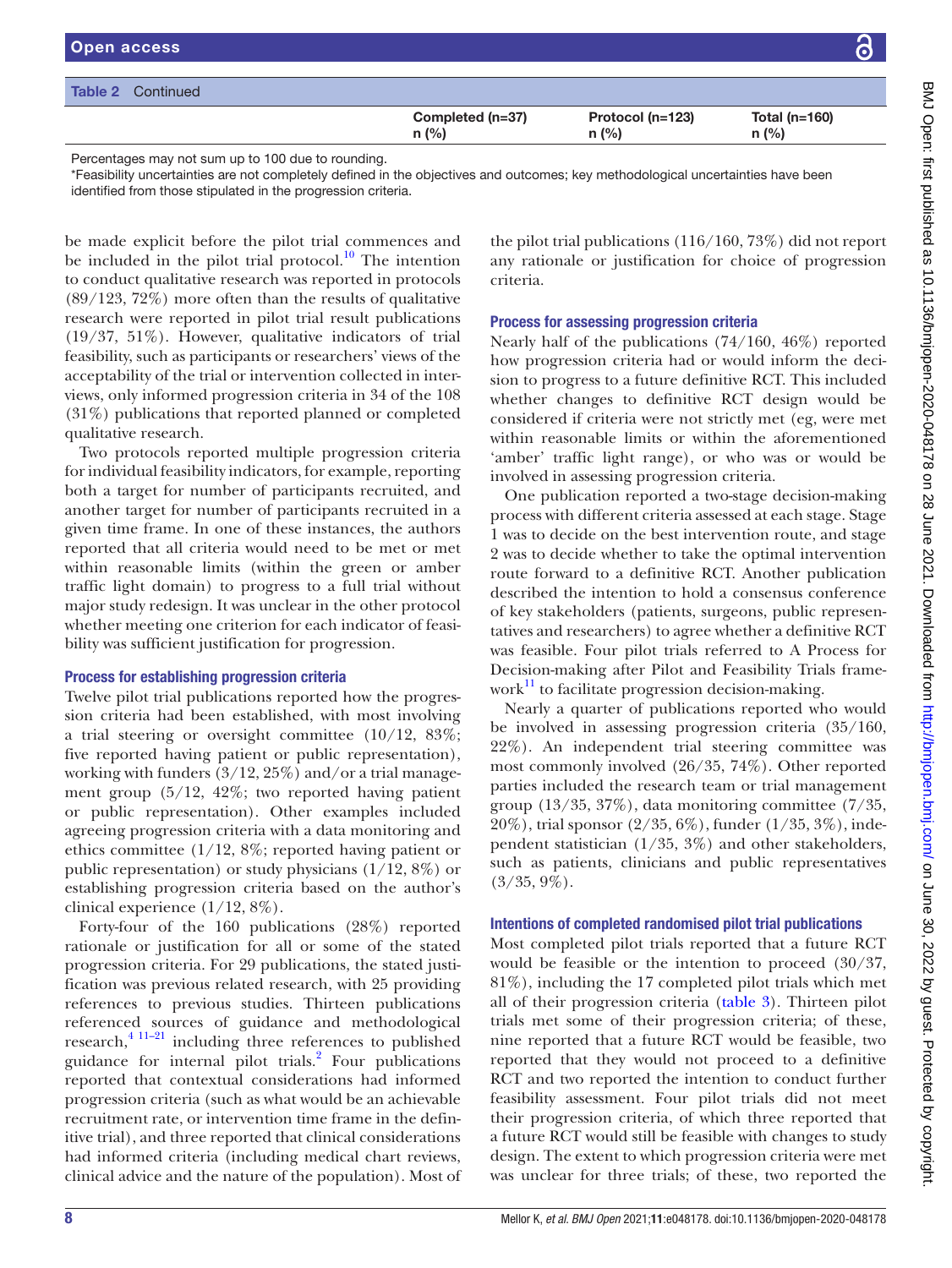<span id="page-8-0"></span>

| Intentions reported in completed external<br><b>Table 3</b><br>randomised pilot trial results publications |                                       |  |  |
|------------------------------------------------------------------------------------------------------------|---------------------------------------|--|--|
| Data                                                                                                       | <b>Completed</b><br>$(n=37)$<br>n (%) |  |  |
| Progression criteria met                                                                                   |                                       |  |  |
| All                                                                                                        | 17 (46)                               |  |  |
| <b>None</b>                                                                                                | 4(11)                                 |  |  |
| Some                                                                                                       | 13 (35)                               |  |  |
| Unclear                                                                                                    | 3(8)                                  |  |  |
| Progression decision                                                                                       |                                       |  |  |
| Proceed/future RCT is feasible                                                                             | 30(81)                                |  |  |
| With intended design                                                                                       | 0(0)                                  |  |  |
| With amendments                                                                                            | 28 (93)                               |  |  |
| Not reported whether changes will be<br>made to definitive RCT design                                      | 2(7)                                  |  |  |
| <b>Funding intentions</b>                                                                                  |                                       |  |  |
| Funding for definitive RCT identified                                                                      | 4 (13)                                |  |  |
| Non-industry                                                                                               | 3(75)                                 |  |  |
| Unclear                                                                                                    | 1(25)                                 |  |  |
| Expected funding for definitive RCT not 26 (87)<br>reported                                                |                                       |  |  |
| <b>Timing intentions</b>                                                                                   |                                       |  |  |
| Time frame of expected progression<br>reported                                                             | 1(3)                                  |  |  |
| Time frame of expected progression<br>not reported                                                         | 29 (97)                               |  |  |
| Conduct further pilot/feasibility work                                                                     | 4(11)                                 |  |  |
| Not proceed/future RCT is not feasible                                                                     | 3(8)                                  |  |  |
| Justification reported for the progression decision reported                                               |                                       |  |  |
| Yes                                                                                                        | 36 (97)                               |  |  |
| No                                                                                                         | 1(3)                                  |  |  |
| Comment on data quality (eg, proportion of missing/<br>incomplete data from questionnaires or results)     |                                       |  |  |
| <b>Yes</b>                                                                                                 | 27(73)                                |  |  |
| No                                                                                                         | 10(27)                                |  |  |
| Comment on refinement of hypotheses                                                                        |                                       |  |  |
| Yes                                                                                                        | 1(3)                                  |  |  |
| <b>No</b>                                                                                                  | 36 (97)                               |  |  |
| Published protocol available                                                                               |                                       |  |  |
| Yes                                                                                                        | 16 (43)                               |  |  |
| No                                                                                                         | 1(3)                                  |  |  |
| Alternative available (eg, trial registration or<br><b>REC</b> submission)                                 | 20 (54)                               |  |  |
| Progression criteria in earlier trial record (protocol or<br>registration)                                 |                                       |  |  |
| No change                                                                                                  | 10 (28)                               |  |  |
| Yes change                                                                                                 | 26 (72)                               |  |  |
| Reasons for change reported                                                                                | 1(4)                                  |  |  |
|                                                                                                            |                                       |  |  |

| <b>Table 3</b> Continued                                                                                     |                                         |  |
|--------------------------------------------------------------------------------------------------------------|-----------------------------------------|--|
| Data                                                                                                         | <b>Completed</b><br>$(n=37)$<br>$n$ (%) |  |
| No reason for change reported                                                                                | 3(12)                                   |  |
| Progression criteria were not reported<br>in the earlier trial record                                        | 22(85)                                  |  |
| Percentages may not sum up to 100 due to rounding.<br>RCT, randomised controlled trial; REC, Research Ethics |                                         |  |

intention to conduct further feasibility assessment, and one reported that a future RCT would be feasible.

**Committee** 

All but two of the completed pilot trials that reported that a future RCT would be feasible planned to make changes to their definitive RCT design (28/30, 93%). Of these, four reported the implications of the pilot trial findings in a table format, alongside whether progression criteria had or had not been met. Proposed changes included altering eligibility criteria, recruitment strategies (eg, number of sites, recruitment materials, recruitment setting), randomisation design, blinding, outcome measures, follow-up schedules and duration, and seeking additional research team support (such as a dedicated trial manager, research coordinator and administrative team). It was unclear for two pilot trials whether changes would be made.

Four pilot trials reported definitive RCT funding intentions: two National Institute for Health Research (NIHR) Health Technology Assessment, one European and Developing Countries Clinical Trials Partnership, and one reported that a funding application had been prepared and submitted but did not specify the funder. One trial reported an anticipated progression time frame, specifying a recruitment start year for the definitive RCT.

## A priori progression criteria reporting of included randomised pilot trial publications

Trial protocols were available for 16 of the 37 (43%) completed randomised pilot trial publications ([table](#page-8-0) 3). Trial registrations were identified for 20 of the trials without a published protocol. We were unable to identify a published protocol or trial registration for the one remaining completed pilot trial.

Twenty-two published protocols or trial registrations for the 37 included completed pilot trials did not report progression criteria. An additional four protocols or trial registrations reported different progression criteria to the pilot trial result publication. Only one completed trial publication explained why the progression criteria had changed from the protocol: as the qualitative findings were reported in a separate publication, the progression criteria associated with acceptability were not included in the completed pilot trial result publication.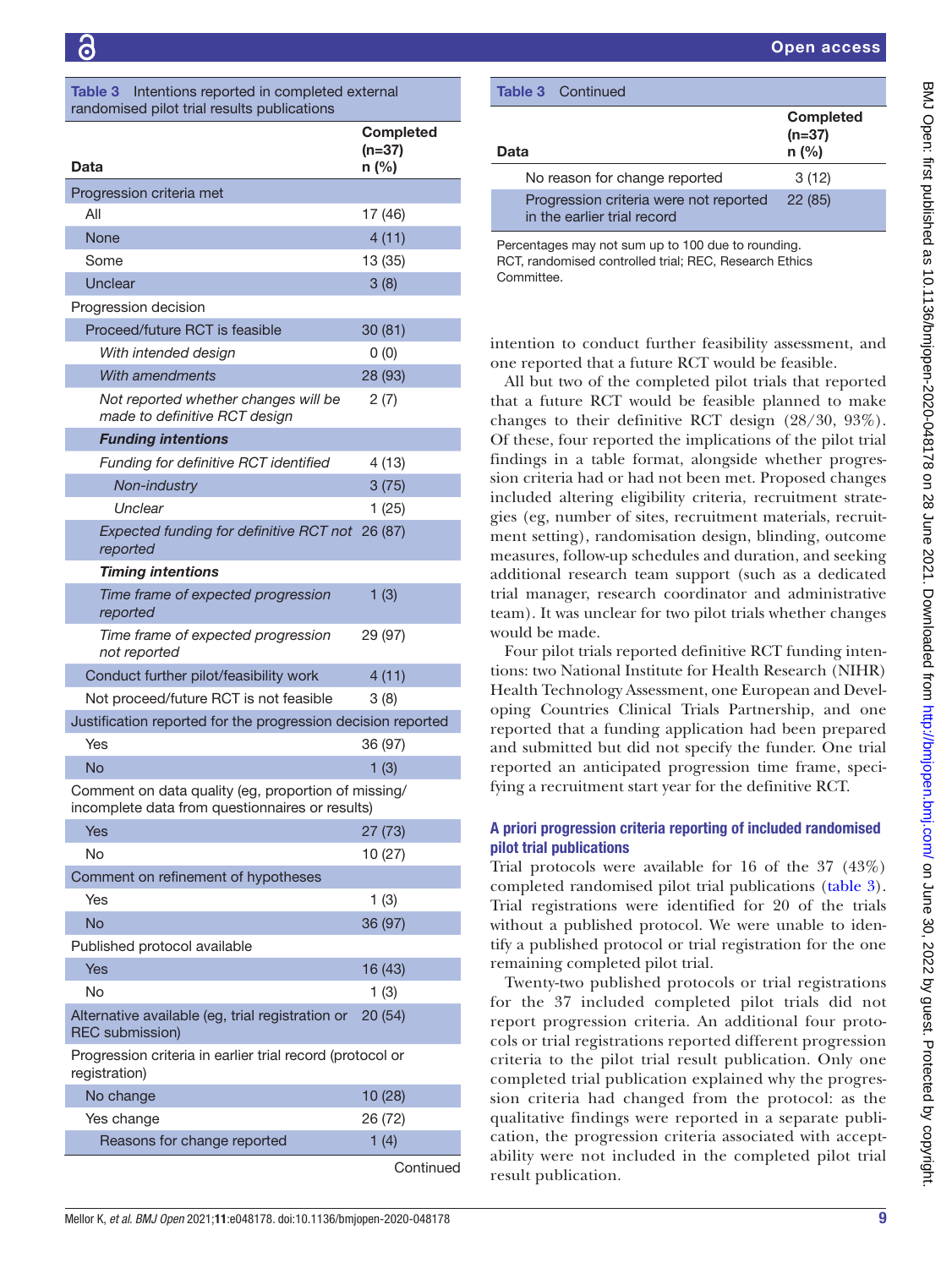## Progression criteria in prepublication peer reviewer reports

Prepublication peer reviewer reports were available for 153 of the 160 (96%) included external pilot publications. Peer reviewer reports were not publicly available for the three *PLoS One* publications and peer review was not commissioned for four of the pilot trial protocols published in *BMJ Open*.

[Table](#page-6-0) 2 shows that over half of the prepublication peer reviewer reports commented on progression criteria (86/153, 56%). Peer reviewer reports for 35 pilot trial publications (6 completed, 29 protocol) indicated that progression criteria were not reported in the submitted prepublication manuscript. Whether progression criteria were reported in the submitted prepublication manuscript was unclear for another five pilot trial publications.

Peer reviewer reports for 20 of the publications referred to the rationale or justification given for progression criteria. For example, they asked why a specific progression criterion was set, why progression criteria were given for specific outcomes, how the progression criteria were established and how the progression decision was or will be made.

Peer reviewer reports for 26 pilot trial publications mentioned other aspects of progression criteria. For example, they mentioned changing where the progression criteria were reported in the manuscript (such as including the progression criteria in the publication abstract and not solely within a supplementary file), clarifying ambiguous wording, adding percentages in brackets for clarity, correcting inconsistencies in the manuscript and clarifying how specific criteria will be assessed. Reviewers also complemented authors for describing progression criteria well.

Not every author opted to update or add progression criteria to their manuscript after prepublication peer review. The authors of one publication argued that they could not alter their progression criteria because these criteria had been agreed by the trial management group, trial steering committee and ethics committee. Other reasons that authors gave in response to peer review for not reporting quantifiable numerical targets for progression criteria included: they were not set during trial design; strict thresholds might be influenced by contextual variations that may not affect a future trial; progression criteria are best viewed as guidelines in line with the CONSORT extension statement; different perspectives could not be successfully captured by a set of criteria; and the trial is not an internal pilot.

## **DISCUSSION**

## Summary of main findings

Our study provides an assessment of the reporting of progression criteria in a large sample of external randomised pilot trials. We found that progression criteria varied widely and were not often justified, which agrees with recent research assessing the use of progression criteria in internal pilot trials.<sup>22  $\frac{2}{3}$ </sup> Like internal pilots,

many of the studied external randomised pilot trials reported the intention to proceed to a definitive RCT when they had not strictly met all progression criteria, demonstrating flexibility in approach to progression decision-making with many opting to make changes to the definitive trial design. It was unclear within the studied publications how, or by whom, progression criteria are established and assessed.

Our findings suggest that guidance is needed to facilitate transparent and complete reporting of progression criteria a priori in external pilot trial protocols<sup>3</sup> and in pilot trial results publications.<sup>24</sup>

#### Strengths and weaknesses of the study

A study strength is our extensive recent sample of 160 publications reporting external randomised pilot trials in four key journals that are known to publish pilot trials.

A limitation of this study is that single screening was used, and double data extraction was only conducted for 25% of the included publications. However, since only minimal data extraction differences were identified we decided not to conduct double data extraction for all included publications.

We only included external randomised pilot trials and it is unclear whether these findings are generalisable to other external feasibility study designs, such as nonrandomised pilot trials and non-pilot feasibility studies. Our findings are also limited to four included journals and we did not include publications of non-English language which could introduce potential language bias.<sup>25</sup>

In addition, our review of peer reviewer reports to assess the context in which progression criteria were mentioned was subject to interpretation. Prepublication peer reviewer reports were not available for all included publications: *PLoS One* allows authors to opt in to publish peer reviewer reports, and peer review was not commissioned for four pilot trial protocols published in *BMJ Open* that had already been peer reviewed for ethical and funding approval before submission. Progression criteria might also have been added or altered based on editorial review before peer review. Unlike peer reviewer reports, it is not common practice to make editorial review publicly available.

## Meaning of the study: possible explanations and implications for clinicians and policymakers

Our findings suggest that the research community is uncertain about how progression criteria should be applied to external randomised pilot trials and how this should be reported in protocol and results publications. We identified one instance within a peer reviewer report for a pilot trial protocol where authors had stated that progression criteria were not set because the trial was not an internal pilot and as such would not immediately progress to a fully powered RCT.

We found recruitment and retention rates to be the most common feasibility uncertainties to contribute towards progression criteria. This result is supported by a recent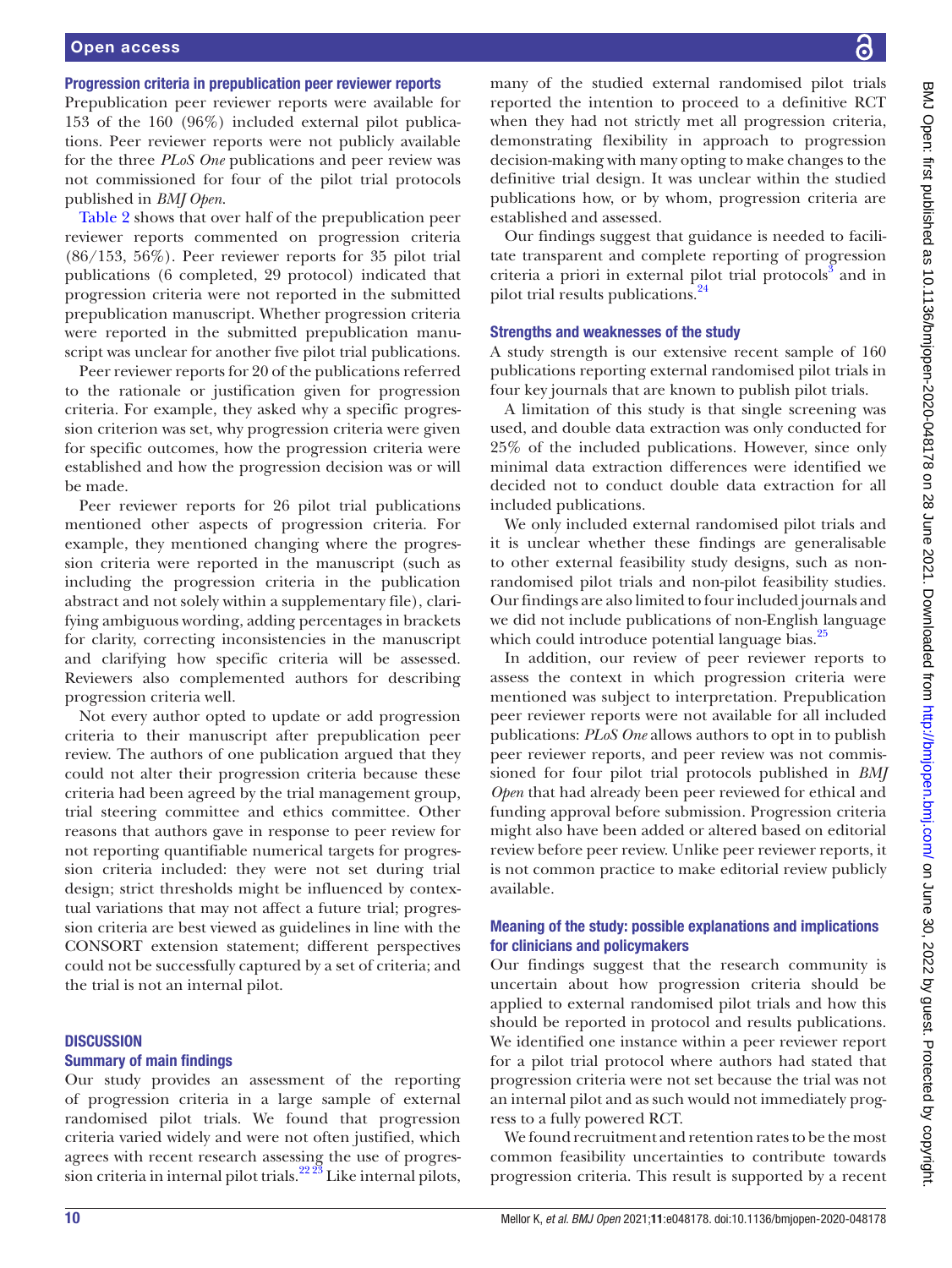review finding recruitment to be the most common uncertainty evaluated in surgical pilot and feasibility studies,  $26$ and is unsurprising considering that recruiting to target is a challenge for many  $\text{RCTs}$ .<sup>27</sup> Fairhurst and colleagues suggested that researchers conducting feasibility studies might focus on feasibility uncertainties that are perceived to be important to funders. $26$  In support of this suggestion, we found that other feasibility uncertainties that are equally as important to trial success, such as intervention acceptability, contributed to progression criteria much less often than recruitment and retention.

We found that peer review improved the reporting of pilot trials, for example, by prompting authors to explain their progression criteria and rationale. However, we also identified instances where new progression criteria were likely added as a result of peer review, in both protocols and pilot trial result manuscripts. Adding post hoc progression criteria could introduce bias since progression criteria might be based on targets that have been met or exceeded to justify progression to a definitive RCT.

#### Unanswered questions and future research

The processes for establishing and assessing progression criteria were not commonly reported, leaving unanswered questions about how the decision to progress from pilot to definitive RCT is made in practice. This under-reporting could be due to a lack of guidance around best practices for progression of external randomised pilot trials, and how this should be reported in pilot trial publications. To expand on these findings a qualitative research study is being conducted to explore different stakeholders' perspectives and experiences of using progression criteria to inform the decision to progress from an external randomised pilot trial to a definitive RCT in practice.<sup>[28](#page-11-16)</sup> Our findings also highlight the importance of journal editor and peer reviewer endorsement of evidence-based guidelines to improve reporting standards. The development of evidence-based guidance specific to the application and reporting of progression criteria in external pilot trials, for both protocols and completed trials, is a research priority. This finding is timely, as the UK's biggest funder of pilot and feasibility studies, NIHR Research for Patient Benefit, now stipulates that a clear route of progression (eg, progression criteria) should be included in pilot and feasibility study funding applications. $^{29}$  A further possible area of investigation is whether research ethics committees can and should comment on progression criteria in research ethics applications. Researchers have an ethical obligation to conduct research with integrity and transparency. Defining a priori progression criteria and adequately reporting them helps to uphold the integrity and transparency of the external randomised pilot trial's progression.

#### **CONCLUSIONS**

We found heterogeneity in the reporting of progression criteria in external randomised pilot trial publications. It was often unclear how progression criteria were established, on what justification or rationale they were based, how they were or will be assessed and who is involved at each stage. Peer reviewers often commented on progression criteria, questioning whether these criteria were established a priori, as is recommended for good practice. Clear, evidence-based recommendations for the use and reporting of progression criteria in external randomised pilot trials are required. Guidance to this effect would benefit researchers, peer reviewers, journal editors and funders of external randomised pilot trials, and inform the design of subsequent definitive trials. In the meantime, we suggest researchers consider reporting how their progression criteria were established in their pilot trial protocol publications, and how their findings in relation to progression criteria have informed progression decision-making and the subsequent definitive trial design in pilot trial results publications.

#### Author affiliations

<sup>1</sup> Centre for Statistics in Medicine, Nuffield Department of Orthopaedics, Rheumatology and Musculoskeletal Sciences, University of Oxford, Oxford, UK <sup>2</sup>Institute of Population Health Sciences, Barts and the London School of Medicine and Dentistry, Queen Mary University of London, London, UK <sup>3</sup>Institute of Applied Health Sciences, University of Aberdeen, Aberdeen, UK <sup>4</sup>School of Health and Related Research, The University of Sheffield, Sheffield, UK <sup>5</sup>School of Medicine and Keele Clinical Trials Unit (CTU), Keele University, Keele, UK 6 Department of Health Research Methods, Evidence and Impact, McMaster University, Hamilton, Ontario, Canada

Twitter Katie Mellor [@katiejmellor](https://twitter.com/katiejmellor) and Christine M Bond [@christinebond20](https://twitter.com/christinebond20)

Acknowledgements We acknowledge Dr Jennifer A de Beyer, Centre for Statistics in Medicine, University of Oxford, for English language editing.

Contributors This study was conceived and designed as part of KM's doctoral thesis under the supervision of SH, SD and SEl. CB, MJC, GL and LT provided feedback on the study design during protocol development. KM collected and analysed the data. SEd and NP conducted double data extraction. KM drafted the manuscript. All authors reviewed and commented on manuscript drafts. All authors approved the final manuscript.

Funding This work was supported by Medical Research Council Doctoral Training Partnership funding (grant number MR/N013468/1) awarded to KM.

Competing interests KM, SEd, CB, MJC, GL, LT, SEl and SH contribute to a Pilot and Feasibility Studies working group. GL and LT are editors in chief of the *Pilot and Feasibility Studies* journal. SEl, MJC and CB are editors of the *Pilot and Feasibility Studies* journal.

Patient consent for publication Not required.

Ethics approval Ethics committee approval is not required for this review since only previously published data are included.

Provenance and peer review Not commissioned; externally peer reviewed.

Data availability statement Data are available upon reasonable request. Data from this review will be included in a DPhil thesis published open access through the Oxford University Archive upon KM's DPhil completion.

Supplemental material This content has been supplied by the author(s). It has not been vetted by BMJ Publishing Group Limited (BMJ) and may not have been peer-reviewed. Any opinions or recommendations discussed are solely those of the author(s) and are not endorsed by BMJ. BMJ disclaims all liability and responsibility arising from any reliance placed on the content. Where the content includes any translated material, BMJ does not warrant the accuracy and reliability of the translations (including but not limited to local regulations, clinical guidelines, terminology, drug names and drug dosages), and is not responsible for any error and/or omissions arising from translation and adaptation or otherwise.

Open access This is an open access article distributed in accordance with the Creative Commons Attribution 4.0 Unported (CC BY 4.0) license, which permits others to copy, redistribute, remix, transform and build upon this work for any purpose, provided the original work is properly cited, a link to the licence is given,